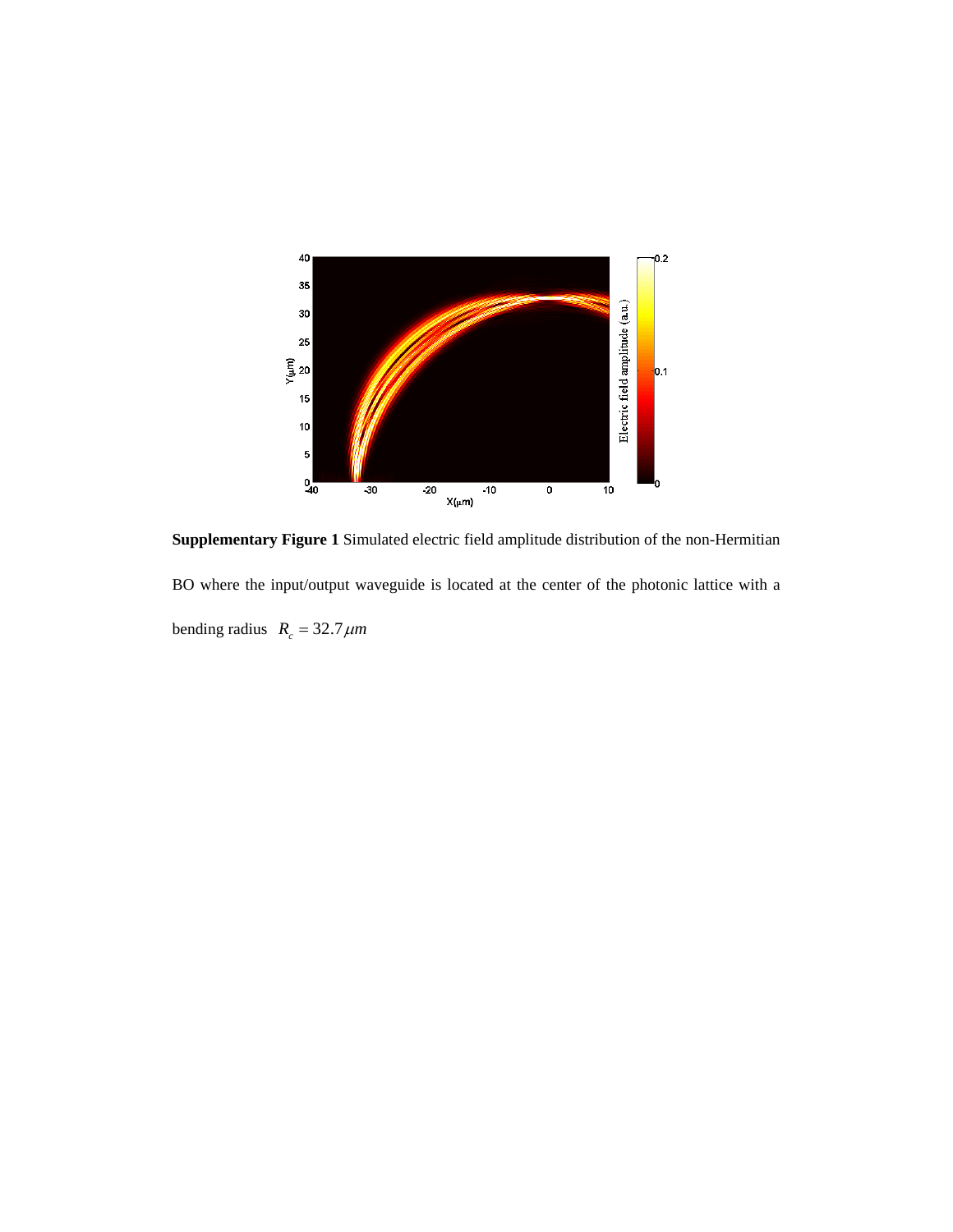

**Supplementary Figure 2** Scanning near-field optical microscope (SNOM) measurement

setup.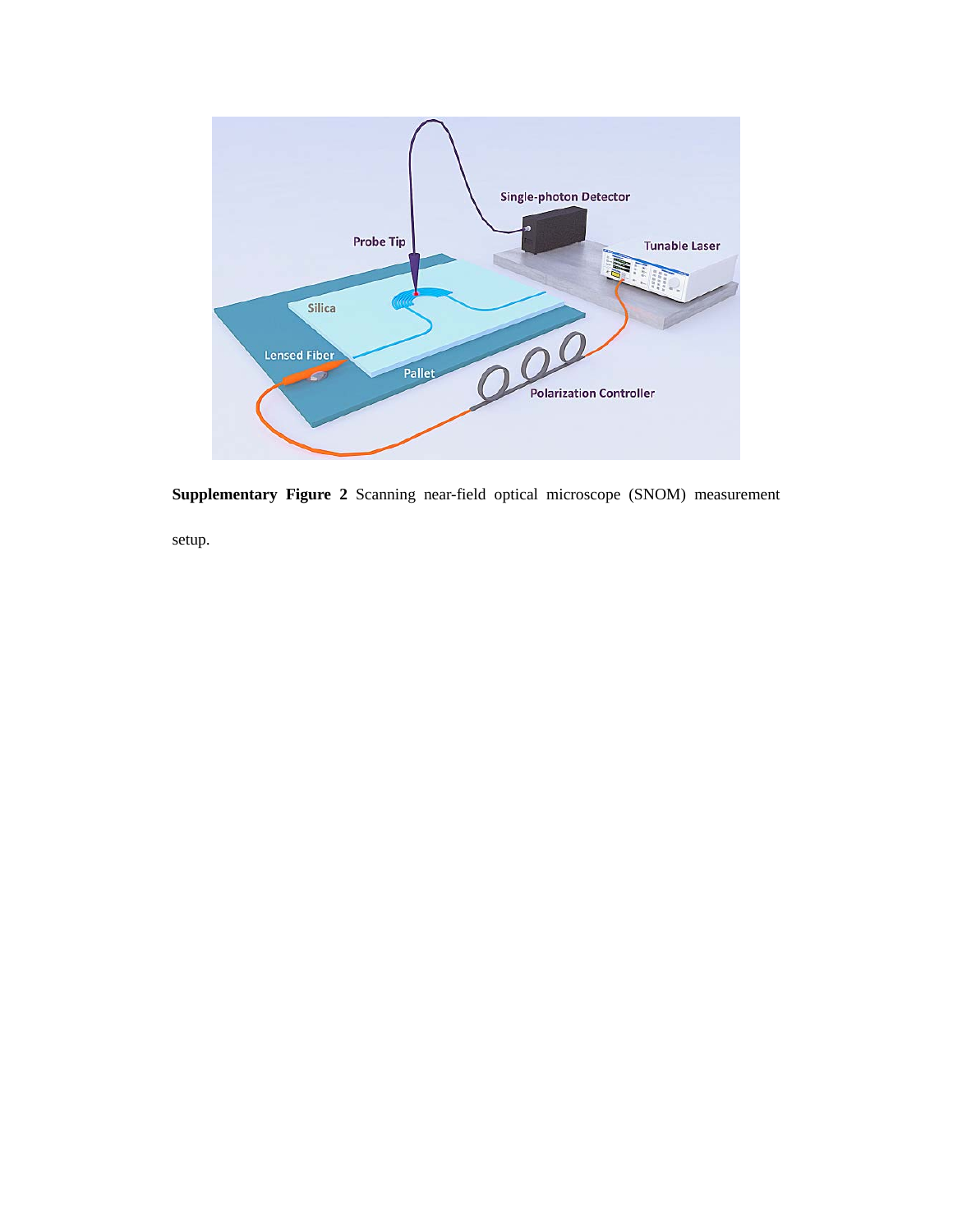To determine the effective DC field induced by waveguide curving, conformal transformation can be taken to transform curve waveguides in  $x, y$  coordinate system into straight waveguides in  $u, v$  coordinate system<sup>1</sup>. Under the transformation, the two dimensional scalar wave equation

$$
\left[\frac{\partial^2}{\partial x^2} + \frac{\partial^2}{\partial y^2} + k_0^2 n_{\text{eff}}^2(x, y)\right] E(x, y) = 0 \tag{1}
$$

can be expressed as

$$
\left[\frac{\partial^2}{\partial u^2} + \frac{\partial^2}{\partial v^2} + \left| \exp\left(\frac{u}{R}\right) \right|^2 k_0^2 n_{\text{eff}}'^2(u, v) \right] E(u, v) = 0 \tag{2}
$$

where *R* is the radius of the curvature,  $k_0$  is the wave number of the light in vacuum,  $n_{\text{eff}}$ is the effective index. The effective index of the waveguide after transformation is shown as

$$
n'_{\text{eff}}(u,v) = \left| \exp\left(\frac{u}{R}\right) \middle| n_{\text{eff}}(u,v) \right| \approx \left(1 + \frac{u}{R}\right) n_{\text{eff}}(u,v) \tag{3}
$$

Then the effective index gradient is given by  $\Delta n_{eff} = \frac{u}{R} n_{eff}$ *R*  $\Delta n_{\text{eff}} = \frac{u}{n_{\text{eff}}} n_{\text{eff}}$  where  $u = nd$ . This means the curved waveguide induce an effective DC field  $f(n) = \Delta n_{eff} \cdot k_0 = Fn$  for  $n^{\text{th}}$  waveguide

where  $F = \frac{a}{R} k_0$  $2\pi n_{\text{eff}}$ *eff*  $F = \frac{d}{dr} k_0 n_{\text{eff}} = \frac{2\pi n_{\text{eff}} d}{r}$  $R$ <sup>n</sup><sup>oneff</sup> R  $=\frac{d}{R}k_0 n_{\text{eff}}=\frac{2\pi n_{\text{eff}}a}{R\lambda}.$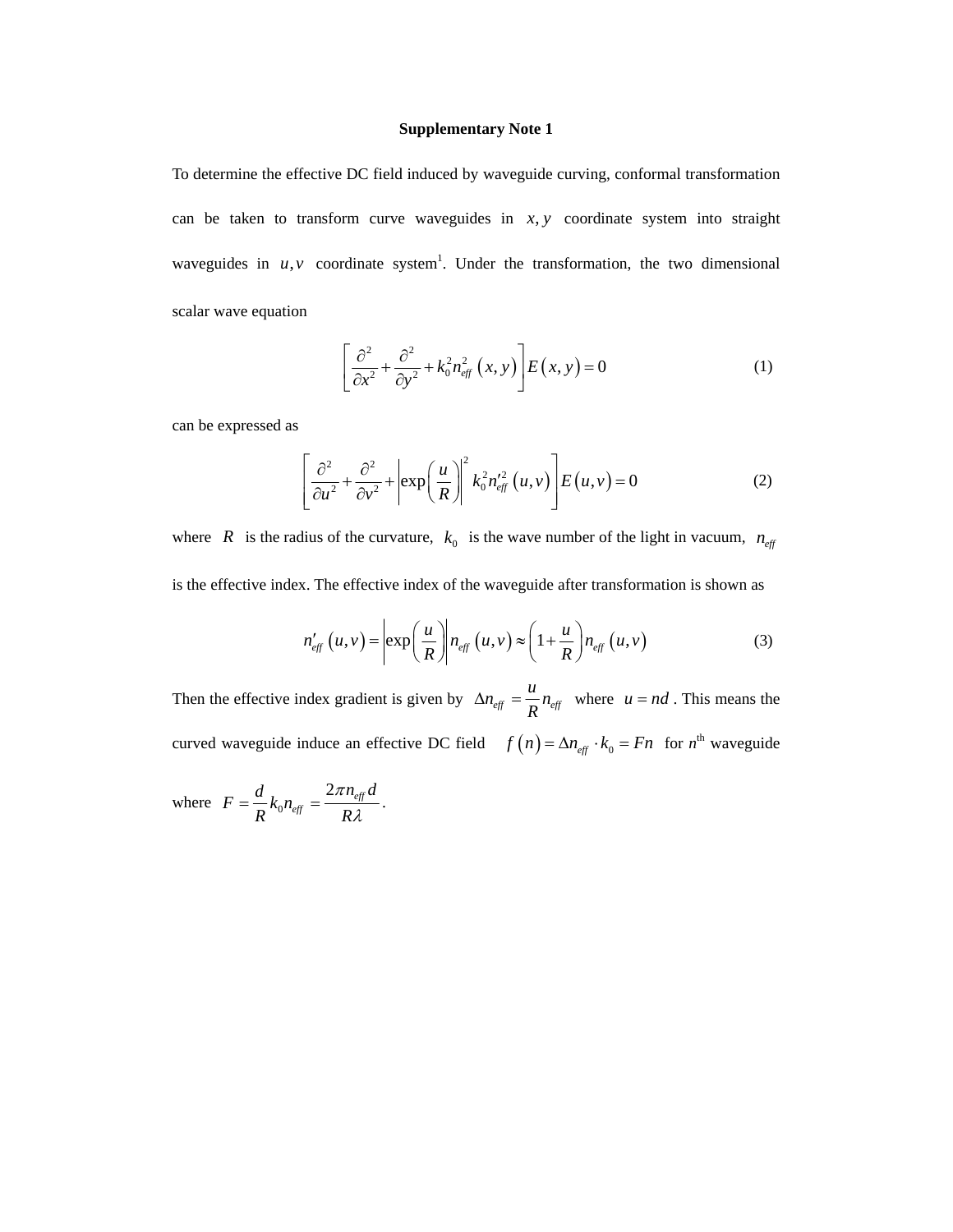The corresponding dynamic evolution of the bent Hermitian photonic lattice under equivalent

DC field can be expressed as:

$$
\frac{d}{dz}A_n = i\kappa \left(A_{n-1} + A_{n+1}\right) + iFnA_n \tag{4}
$$

where  $A_n$  is the mode envelop for  $n^{\text{th}}$  waveguide and  $\kappa$  is the coupling coefficient between adjacent waveguides.

Take a Fourier transformation  $A_n$  in Eqs (4),

$$
A_n(z) = \frac{1}{\sqrt{2\pi}} \int_{-\pi}^{\pi} \tilde{A}(\rho, z) \exp(i\rho n) d\rho, \quad \tilde{A}(\rho, z) = \frac{1}{\sqrt{2\pi}} \sum_{n} A_n(z) \exp(-i\rho n)
$$

we can get

$$
\left(\frac{\partial}{\partial z} + F\frac{\partial}{\partial \rho} - i2\kappa \cos \rho\right) \tilde{A}(\rho, z) = 0
$$
\n(5)

The supermodes of the array can be represented as  $A_n^m(z) = \Psi_m(n)e^{i\beta_{\text{WSL}}^m z}$ ,  $\beta_{\text{WSL}}^m$  is the wave number of the supermode  $m$ ,  $\Psi_m(n)$  is mode of the individual waveguide.

From Eqs (5), we can get 
$$
\tilde{\Psi}_m(\rho) = \exp\left(\frac{1}{F}\left(-i\beta_{\text{WSL}}^m \rho - 2i\kappa \sin \rho\right)\right)
$$
, since  $\tilde{\Psi}_m(\rho)$  is a

periodic function which means  $\tilde{\Psi}_m(-\pi) = \tilde{\Psi}_m(\pi)$ , we can prove that Wannier-Stark wave numbers should satisfy that the condition  $\beta_{WSL}^m = mF$ ,  $m = 0, \pm 1, \pm 2, \cdots$  which means that the wave numbers are equidistant so it is named Wannier-Stark ladder while  $\Psi_m(n)$  is the corresponding Wannier-Stark eigenstates in the Wannier representation<sup>2,3</sup>.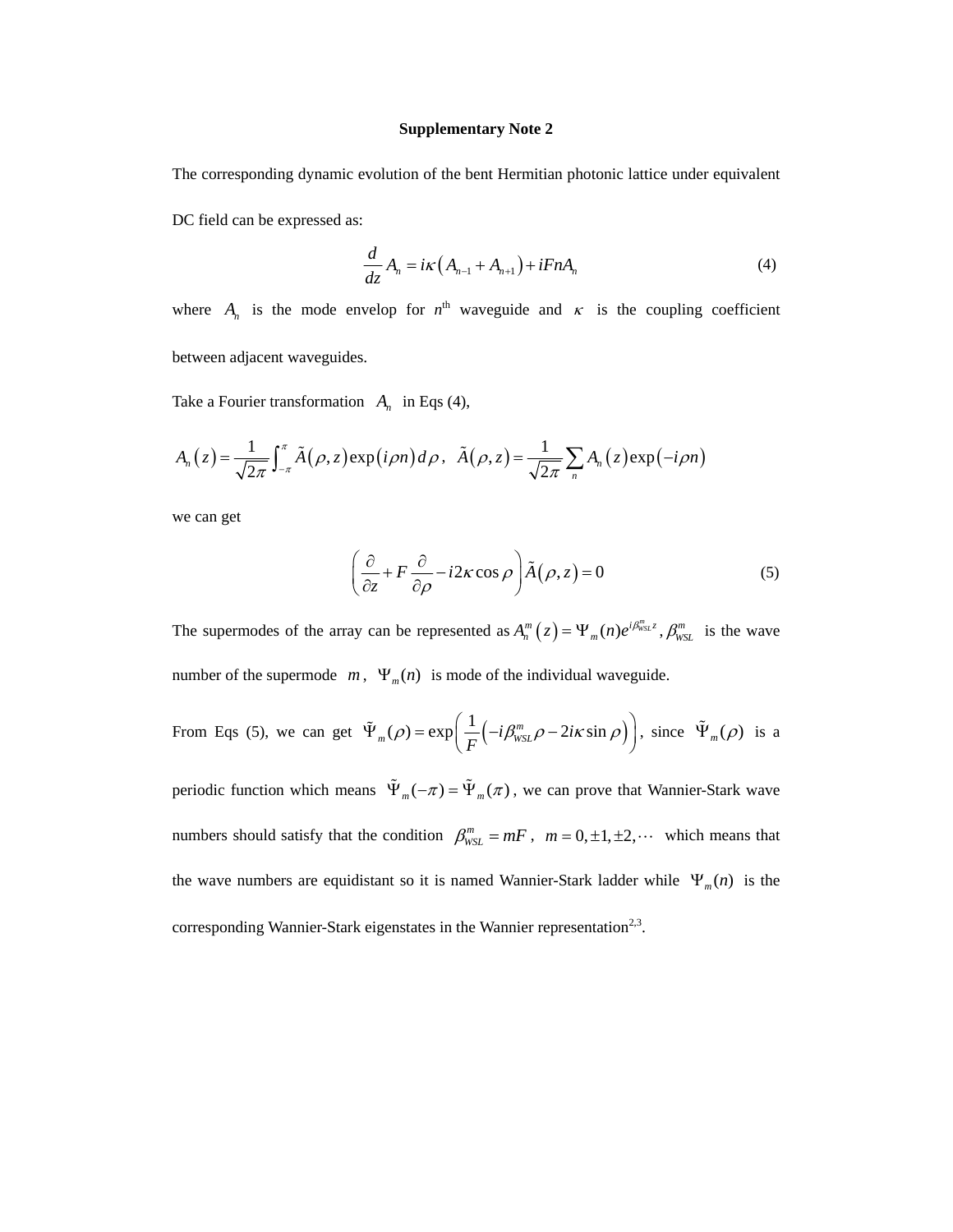For the non-Hermitian photonic lattice, in the presence of this DC field the spectra have two

interleaved Wannier-Stark ladders  $\beta^m_{\pm} = 2mF + \frac{i\gamma}{2} \pm i\varepsilon \left(\frac{\kappa}{F}\right)$ ,  $\beta^{\mu m}_{\pm} = 2mF + \frac{i\gamma}{2} \pm i\varepsilon \left(\frac{\kappa}{F}, \frac{\gamma}{F}\right), \quad m = 0, \pm 1, \pm 2, \cdots,$  where

$$
\varepsilon\left(\frac{\kappa}{F}, \frac{\gamma}{F}\right)
$$
 is a complex function of  $\frac{\kappa}{F}$  and  $\frac{\gamma}{F}$ , which can be numerically solved through

the propagator *S* for the differential system<sup>4-6</sup>  $\frac{dA_{1,2}}{d\varphi} = \pm i \frac{\kappa}{F} \cos(\varphi) x_{1,2} + \frac{\gamma}{4F} x_{2,1}$  $\frac{dx_{1,2}}{dx} = \pm i \frac{\kappa}{2} \cos(\varphi) x_{1,2} + \frac{\gamma}{4\pi x} x$  $d\varphi$  *F*  $\cdots$  *F*  $\cdots$  *4F*  $\frac{\kappa}{2}$ cos $(\varphi) x_{12} + \frac{\gamma}{4}$  $\varphi$  $= \pm i \frac{\Lambda}{\sigma} \cos(\varphi) x_1$ ,  $+ \frac{\Lambda}{\sigma} x_2$ , from  $\varphi = 0$ 

to  $\varphi = \pi$ . Generally there are two complex valued WS ladders for the curved non-Hermitian

lattice. However, for some critical parameters  $\frac{\Lambda_c}{\Sigma_c}$ ,  $\frac{r_c}{\Sigma_c}$  $\left(\frac{\kappa_c}{F_c}, \frac{\gamma_c}{F_c}\right)$ , the spectrum can also be given by

only one single WS ladder which means the second emission will disappear. For example, at a

low 
$$
\gamma
$$
 limit, the second emission will disappear when  $\frac{\kappa}{F}$  satisfies  $J_0\left(\frac{4\kappa}{F}\right) = 0$ . So at

some critical bending radii, e.g.  $R_c = 32.7 \mu m$ , the second emission can be almost eliminated as shown in Supplementary Figure 1. The center radius *R* chosen for our experiment is away from this critical value and in turn the second emission can be observed and studied.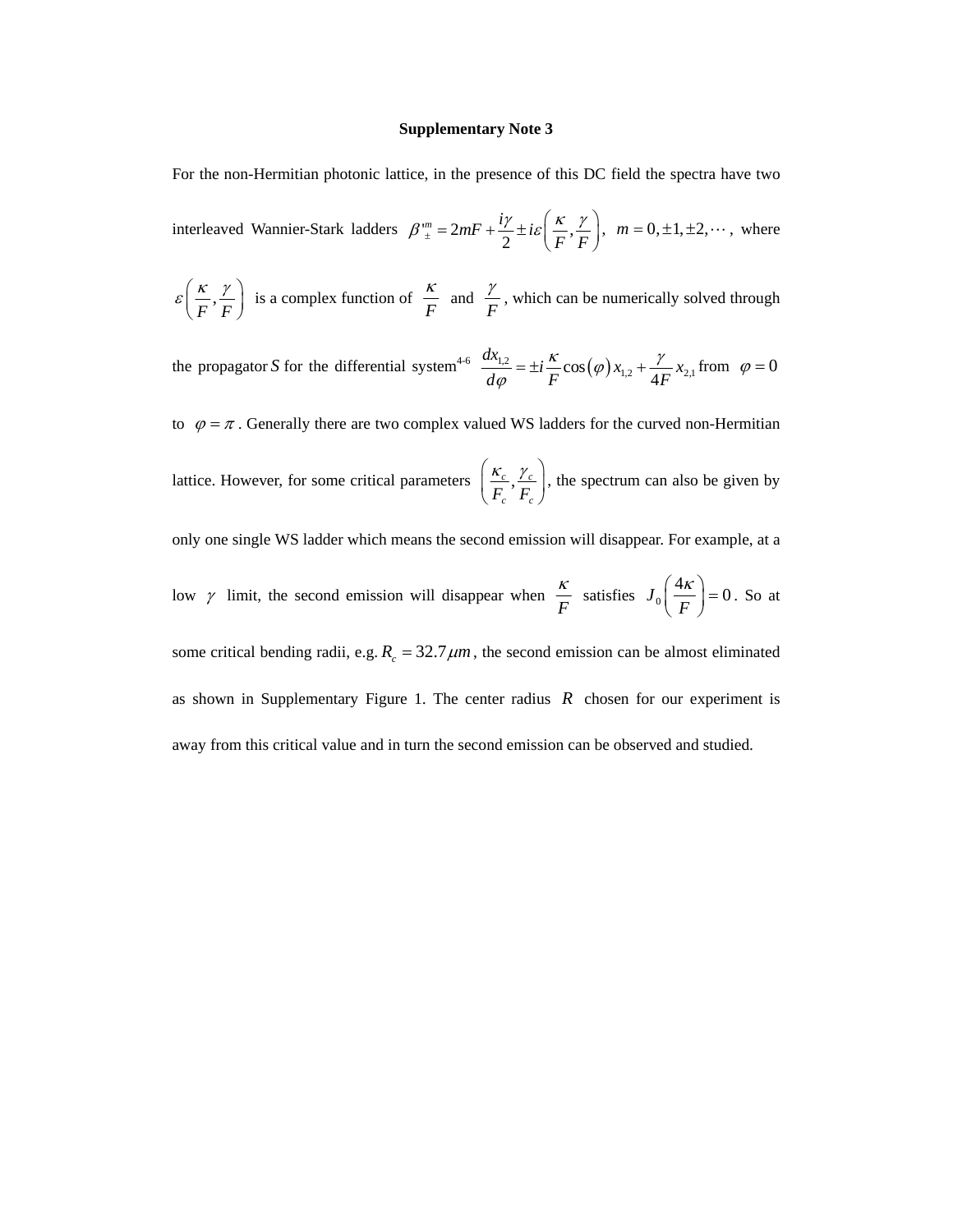A tunable laser (Photonetics, 1,500-1,640 nm) source emitting light with a wavelength of 1,550 nm is coupled into a lensed tapered single mode fiber. The three-paddle polarization controller is used to align the state of polarization of the output light from the lensed fiber to be quasi-TE required for efficient coupling into the silicon waveguide on the SOI chip. The tip of the lensed tapered fiber is bonded onto a glass slide by using a low melting point wax, so is the SOI chip. In this way, when the glass slide is placed and fixed on the scanning translation stage of the SNOM (SNOM-100 Nanonics), the light coupling condition between the chip and the fiber can be maintained throughout the measurement. A metal-coated fiber tip with a 50nm radius is used as a probe to scatter and collect the near-field optical signal for analysis in a single-photon detector. The high-precision near-field electric field distribution is acquired by translating the chip under the probe.